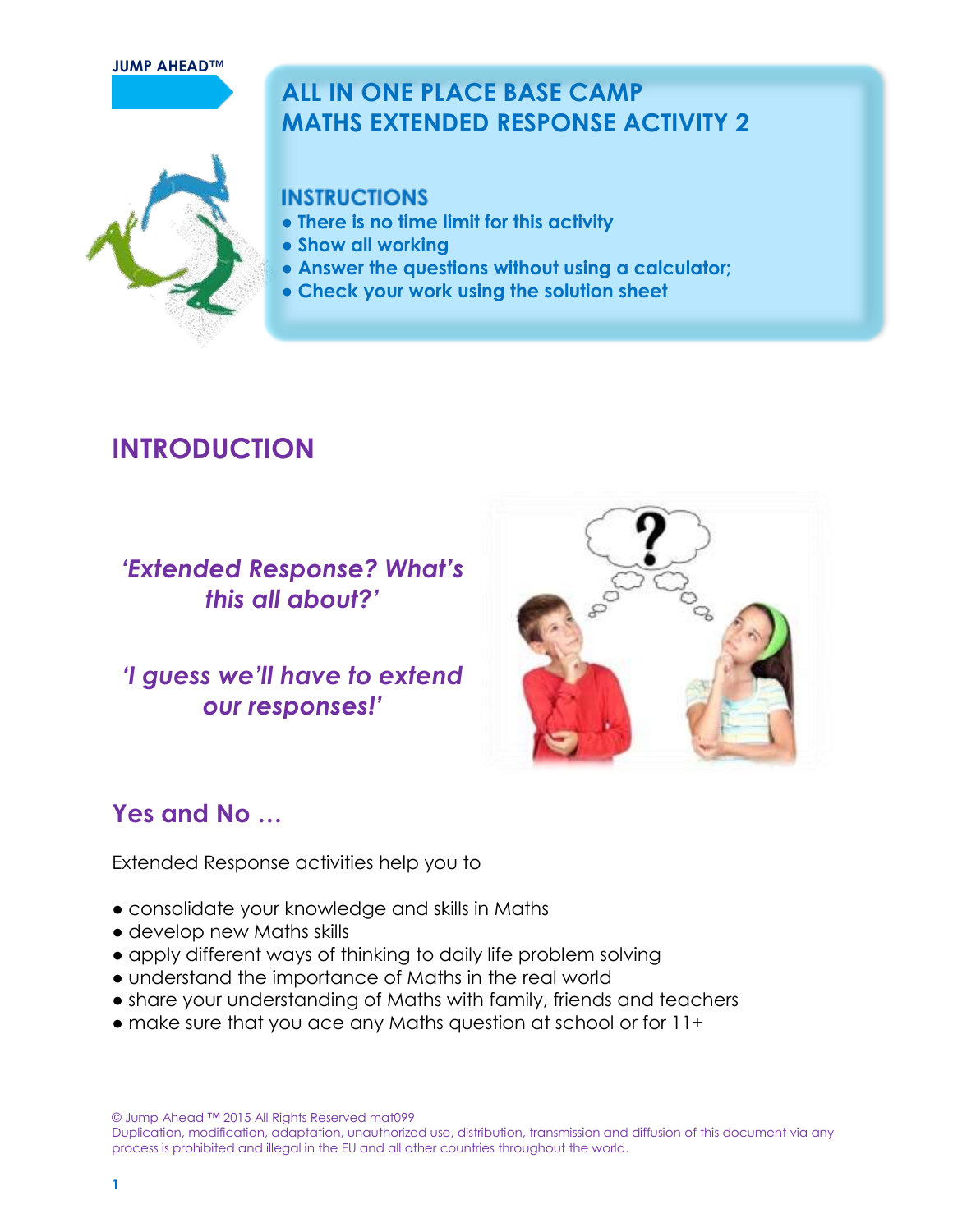

Mark has half as much money as Matt. Matt has 60% of the amount of money that Myron has. Myron has £90.

a. How much money does Mark have? Include units in your answer.

#### **ANSWER \_\_\_\_\_\_\_\_\_\_\_\_\_\_\_\_\_\_\_\_\_\_\_\_\_\_\_**

b. Mark wants to buy a game console costing £300. He gets £5 pocket money a week, and earns £35 each month mowing lawns.

Including the money he started with, how long will he need to save so he can buy the game console?



#### **ANSWER \_\_\_\_\_\_\_\_\_\_\_\_\_\_\_\_\_\_\_\_\_\_\_\_\_\_\_**

c. One assumption in the previous question is that Mark doesn't spend anything! What other assumption should you make to answer the question? Explain your reasoning.



© Jump Ahead ™ 2015 All Rights Reserved mat099

Duplication, modification, adaptation, unauthorized use, distribution, transmission and diffusion of this document via any process is prohibited and illegal in the EU and all other countries throughout the world.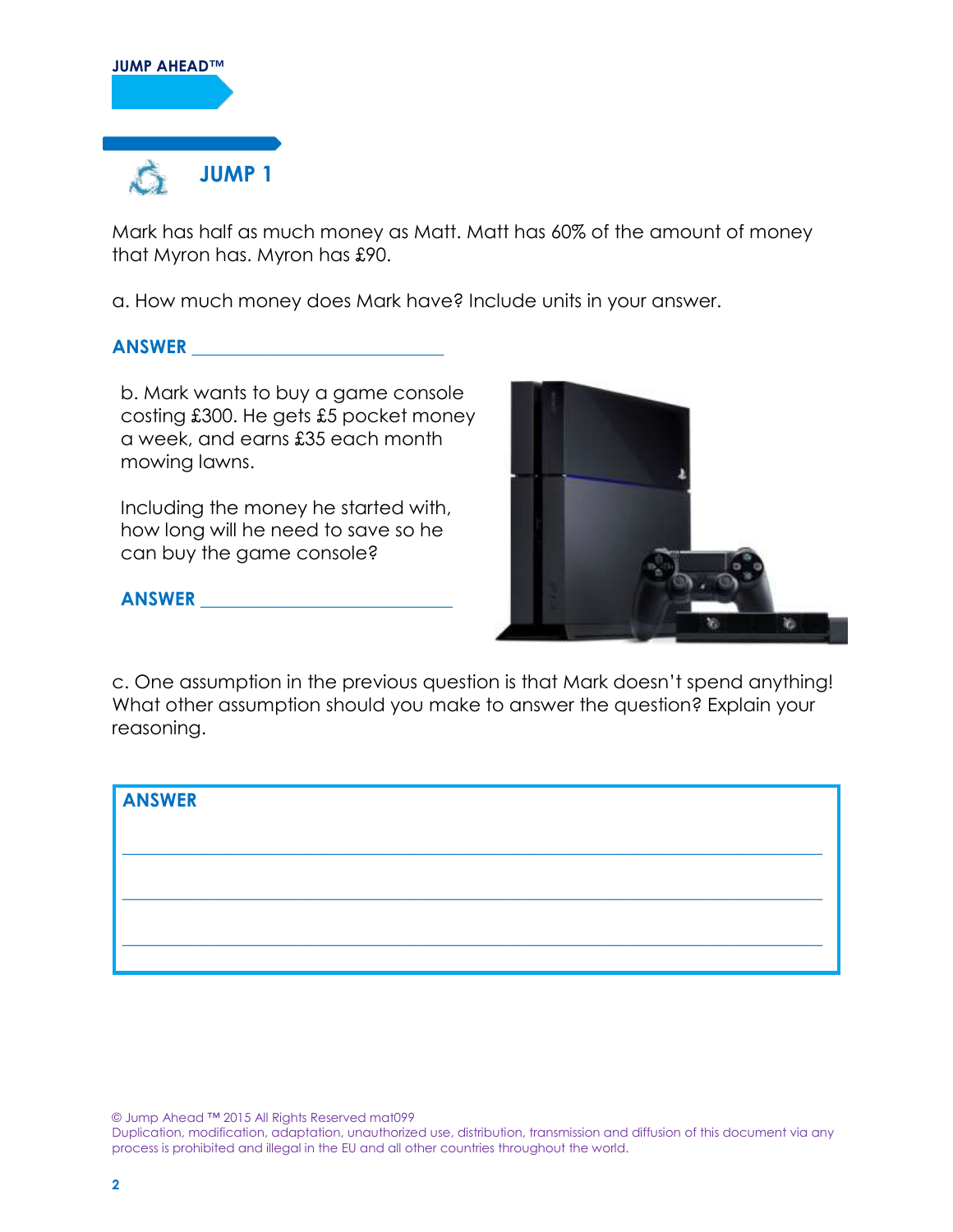#### **JUMP AHEAD™**



You and your family are on holiday in California. One night your family decides to order a giant pizza for delivery. In the USA, sales tax or VAT is not included in the advertised price. Also, people expect a tip.

- the giant pizza costs \$30
- California sales tax is 4.9%
- You plan to give a 12% tip

a. Estimate the sales tax and include units in your answer.



**ANSWER \_\_\_\_\_\_\_\_\_\_\_\_\_\_\_\_\_\_\_\_\_\_\_\_\_\_\_**

b. Estimate the tip you plan to give and include units in your answer.

#### **ANSWER \_\_\_\_\_\_\_\_\_\_\_\_\_\_\_\_\_\_\_\_\_\_\_\_\_\_\_**

c. Estimate the total cost of the order. Is you estimation high or low? Explain your reasoning.

| ANSWER |  |  |  |
|--------|--|--|--|
|        |  |  |  |
|        |  |  |  |
|        |  |  |  |
|        |  |  |  |

d. Determine the extra cost of the order. How close was your estimate?

**ANSWER \_\_\_\_\_\_\_\_\_\_\_\_\_\_\_\_\_\_\_\_\_\_\_\_\_\_\_**

© Jump Ahead ™ 2015 All Rights Reserved mat099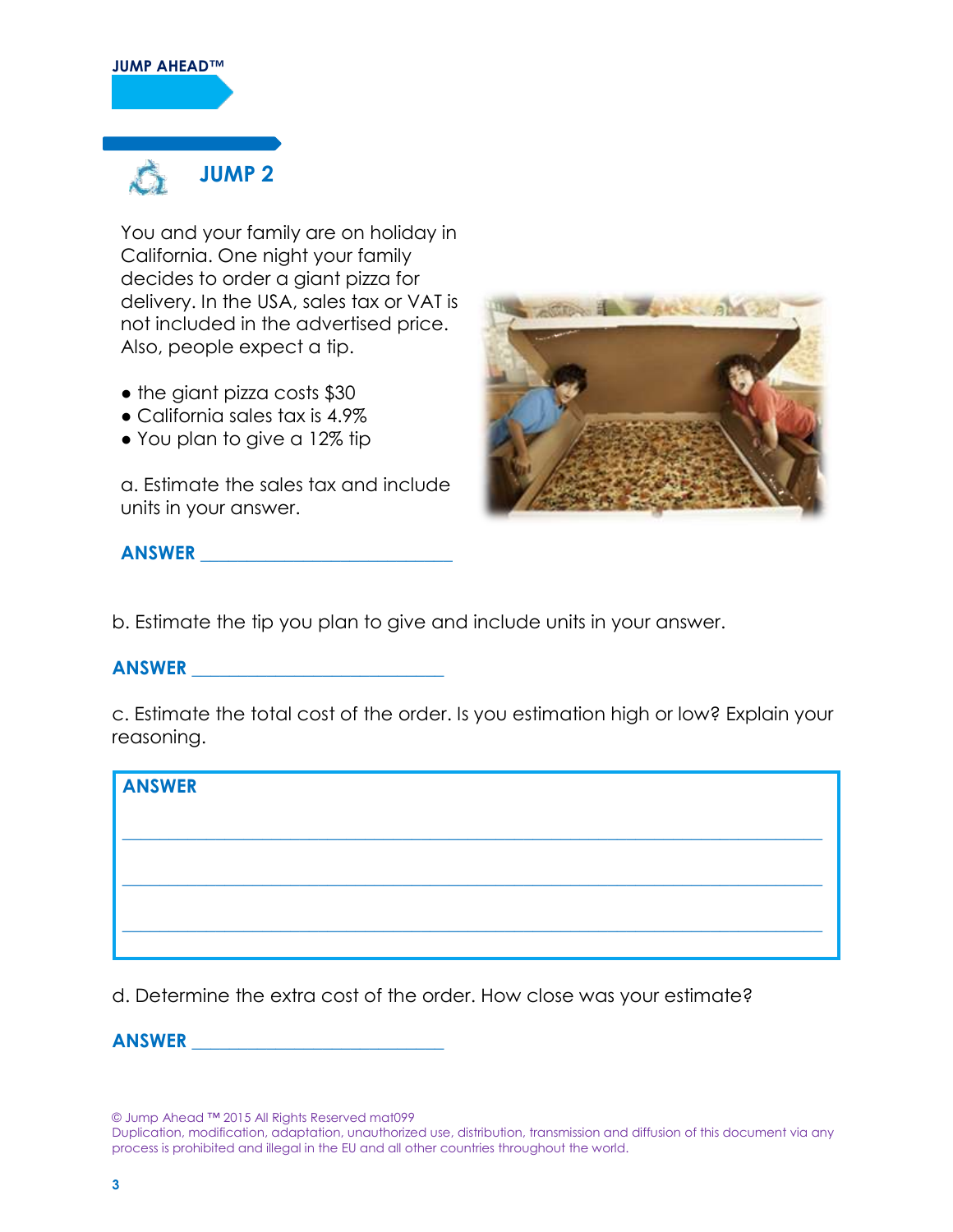

a. Correct the error in writing a proportion to find the cost *x* of 30 pencils if 12 pencils cost £2.00 Hint: you may need to swap the numerators and denominators.

 $12/2.00 = x/30$ 

# **ANSWER \_\_\_\_\_\_\_\_\_\_\_\_\_\_\_\_\_\_\_\_\_\_\_\_\_\_\_**

b. Your school buys pens and pencils. The proportion of pens bought, is 1 in every 8.

What is the ratio of pencils to pens bought in the simplest form?

## **ANSWER \_\_\_\_\_\_\_\_\_\_\_\_\_\_\_\_\_\_\_\_\_\_\_\_\_\_\_**

c. If your school buys 56 pencils, how many pens are bought?

## **ANSWER \_\_\_\_\_\_\_\_\_\_\_\_\_\_\_\_\_\_\_\_\_\_\_\_\_\_\_**

d. Pens cost 20p more than pencils.

What is the total cost of buying pencils and pens if the ratio of pencils to pens bought is 8:1 and your school buys 50 pens?







© Jump Ahead ™ 2015 All Rights Reserved mat099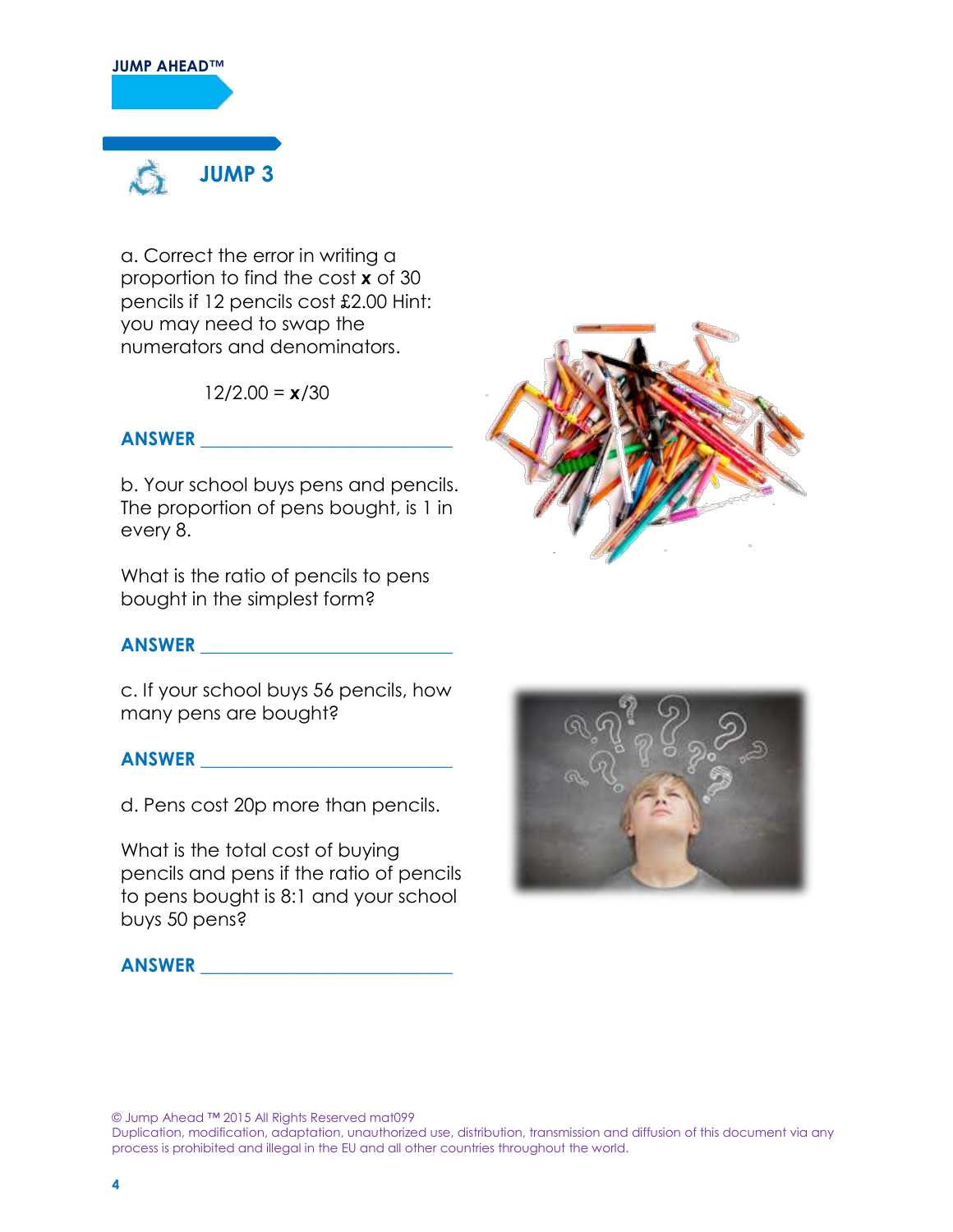

Some letters of the alphabet have rotational symmetry and lines of symmetrical reflection.

a. What is the order of rotational symmetry of the letter on the right?

# **ANSWER \_\_\_\_\_\_\_\_\_\_\_\_\_\_\_\_\_\_\_\_\_\_\_\_\_\_\_**

b. What is the angle of rotation of the letter?

# **ANSWER \_\_\_\_\_\_\_\_\_\_\_\_\_\_\_\_\_\_\_\_\_\_\_\_\_\_\_**

c. How many lines of reflection does the letter have?

# **ANSWER \_\_\_\_\_\_\_\_\_\_\_\_\_\_\_\_\_\_\_\_\_\_\_\_\_\_\_**

d. Cut out these shapes. Use some of the shapes to make one shape having 4 lines of symmetry and rotational order 4.



© Jump Ahead ™ 2015 All Rights Reserved mat099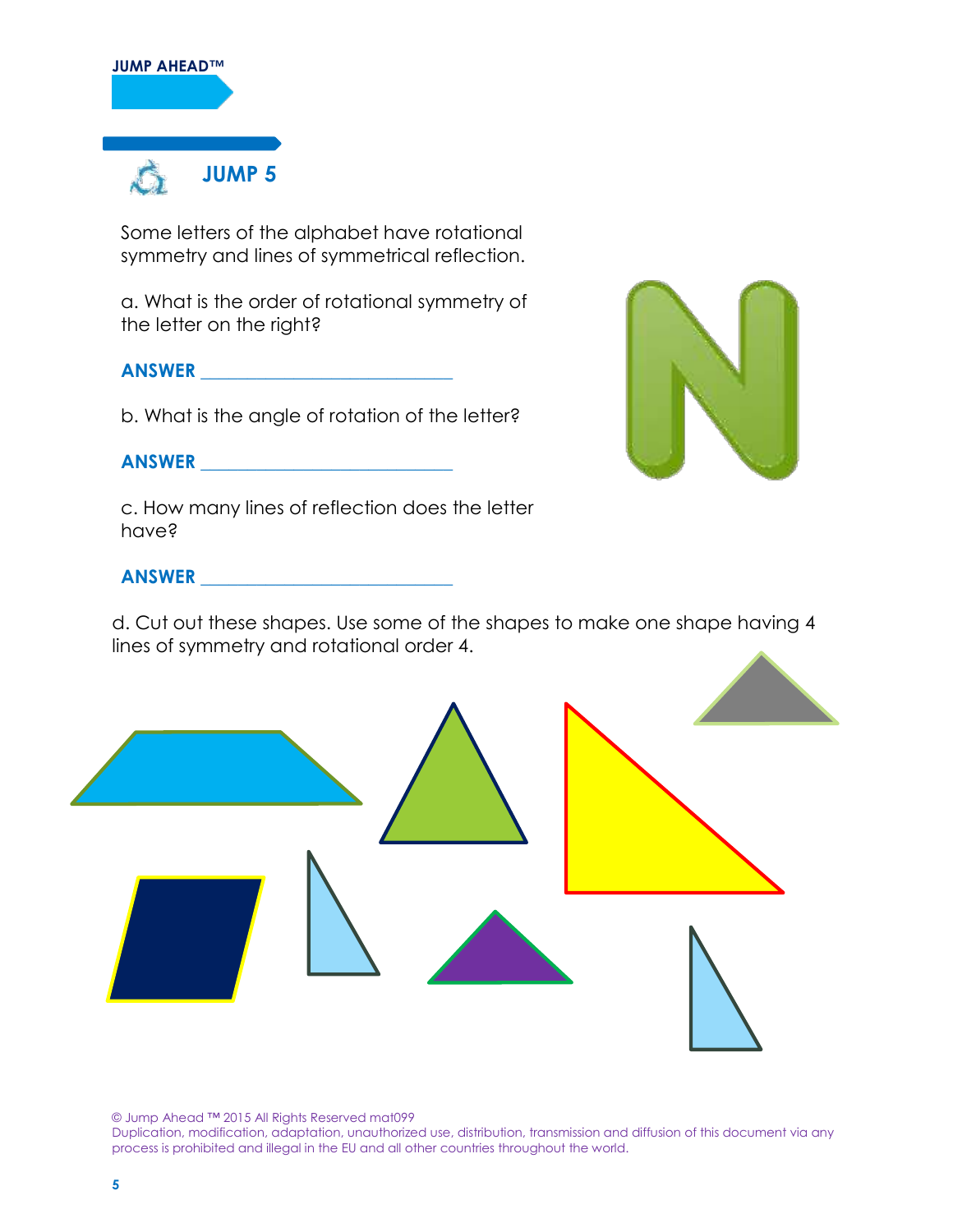

You and a friend carry out a survey to find out which TV programmes are popular with students at your school.

The results of your survey are shown the table.



| <b>TV programme</b>     | <b>Number of students</b> |              |
|-------------------------|---------------------------|--------------|
| The Big Band Theory     | O                         |              |
| The Fosters             | ר ו                       | $\leftarrow$ |
| The Clangers            | 22                        | <b>COR</b>   |
| Thunderpants            |                           |              |
| <b>BBC News</b>         |                           |              |
| <b>Star Wars Rebels</b> |                           |              |

a. In your workbook, draw a bar graph or histogram accurately showing the results of your survey. Remember to label the axes and to give your graph a title.

#### **ANSWER \_\_\_\_\_\_\_\_\_\_\_\_\_\_\_\_\_\_\_\_\_\_\_\_\_\_\_**

b. Which programme is liked by more than 25% of the students you surveyed?

**ANSWER \_\_\_\_\_\_\_\_\_\_\_\_\_\_\_\_\_\_\_\_\_\_\_\_\_\_\_**

c. There are 400 students in your school. What fraction of students did not take part in your survey? Express the fraction in the simplest form.

**ANSWER \_\_\_\_\_\_\_\_\_\_\_\_\_\_\_\_\_\_\_\_\_\_\_\_\_\_\_**

© Jump Ahead ™ 2015 All Rights Reserved mat099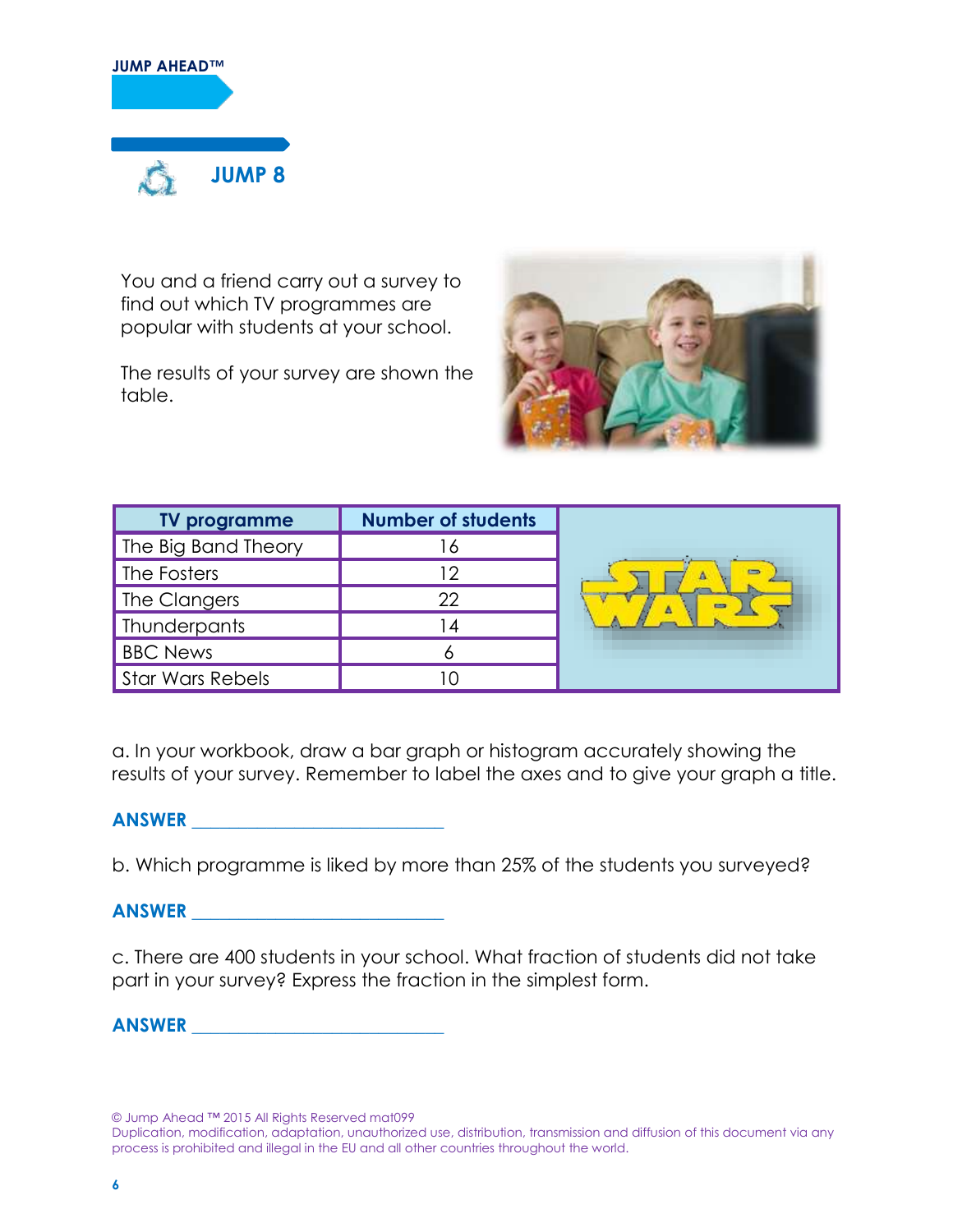

d. Each episode of 'The Big Bang Theory' lasts 30 minutes. Each episode of 'The Fosters' lasts 42 minutes. How much more time do students spend watching 'The Fosters'? Include units in your answer.

**ANSWER \_\_\_\_\_\_\_\_\_\_\_\_\_\_\_\_\_\_\_\_\_\_\_\_\_\_\_**

e. Write one factor that would make it difficult for you to survey all the students in your school.

# **ANSWER \_\_\_\_\_\_\_\_\_\_\_\_\_\_\_\_\_\_\_\_\_\_\_\_\_\_\_**



£200 is divided between Max, Imran, Zoe and Brad as follows:

- Max gets 30% of the money
- £100 is shared equally between Imran and Zoe
- Brad gets the rest of the money



a. Write, a ratio, in its simplest form, showing how the money is divided between the children. Your ratio should be in increasing number order.

#### **ANSWER \_\_\_\_\_\_\_\_\_\_\_\_\_\_\_\_\_\_\_\_\_\_\_\_\_\_\_**

b. In your workbook, draw a labelled pie chart showing how the money is distributed between the 4 children.

© Jump Ahead ™ 2015 All Rights Reserved mat099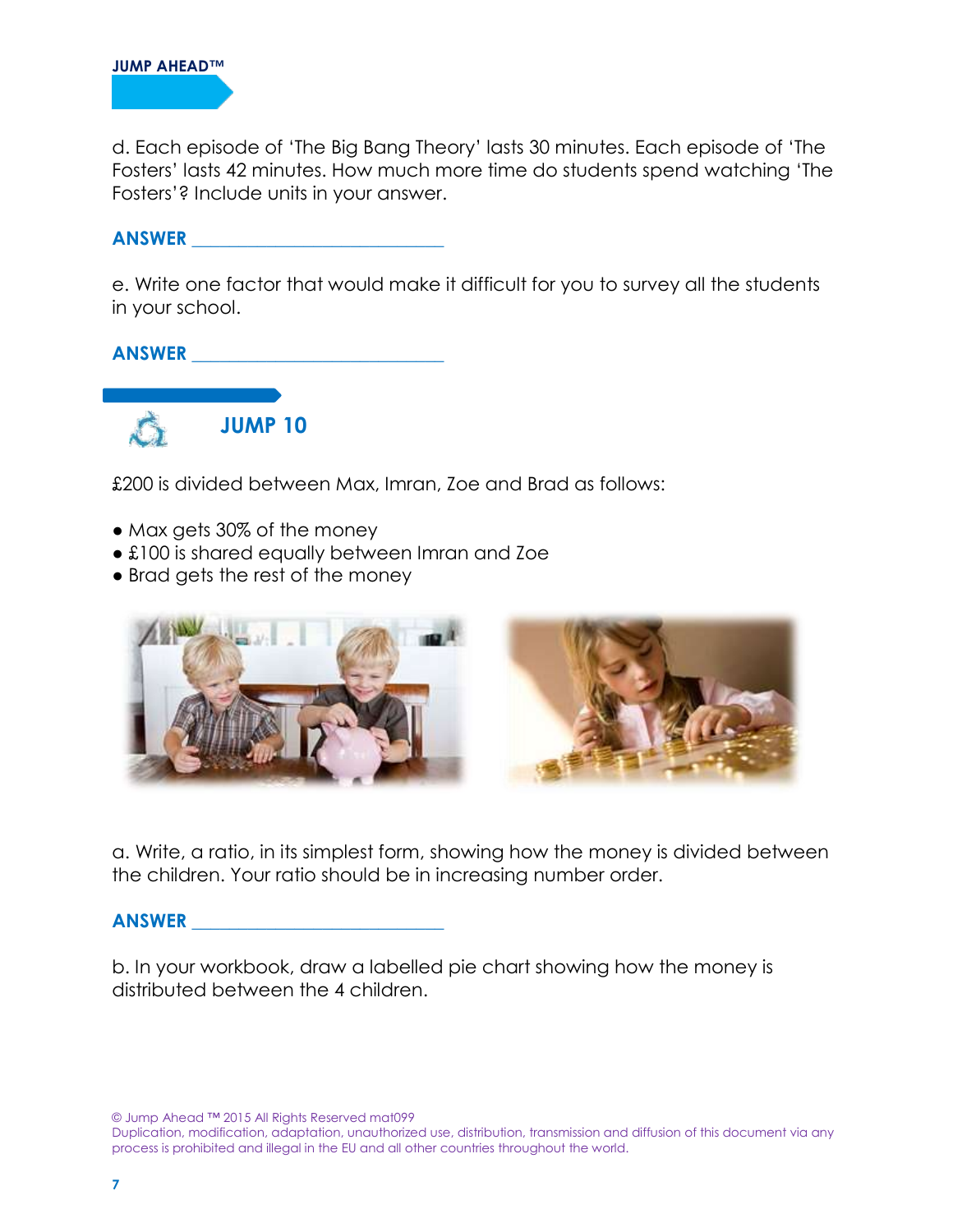

c. Brad spends all his money and need a £20 loan. Max and Zoe lend him £10 each.

Write, a ratio, in its simplest form, showing how the money is divided between the children. Your ratio should be in decreasing number order.

#### **ANSWER \_\_\_\_\_\_\_\_\_\_\_\_\_\_\_\_\_\_\_\_\_\_\_\_\_\_\_**

d. By how much has the total amount of money decreased? Express your answer as a decimal to one place.



a. Calculate the volume of the solid on the right. Include units in your answer.

### **ANSWER \_\_\_\_\_\_\_\_\_\_\_\_\_\_\_\_\_\_\_\_\_\_\_\_\_\_\_**

b. Calculate the surface area of the shape. Include units in your answer.

#### **ANSWER \_\_\_\_\_\_\_\_\_\_\_\_\_\_\_\_\_\_\_\_\_\_\_\_\_\_\_**

c. To make the shape into a cuboid, another cuboid has to be added. What is the volume of the cuboid that must be added? Include units in your answer.



#### **ANSWER \_\_\_\_\_\_\_\_\_\_\_\_\_\_\_\_\_\_\_\_\_\_\_\_\_\_\_**

d. How many cubes with a length of 3 cm would fit into the cuboid with dimensions 6 cm x 9 cm x 10 cm?

**ANSWER \_\_\_\_\_\_\_\_\_\_\_\_\_\_\_\_\_\_\_\_\_\_\_\_\_\_\_**

© Jump Ahead ™ 2015 All Rights Reserved mat099

Duplication, modification, adaptation, unauthorized use, distribution, transmission and diffusion of this document via any process is prohibited and illegal in the EU and all other countries throughout the world.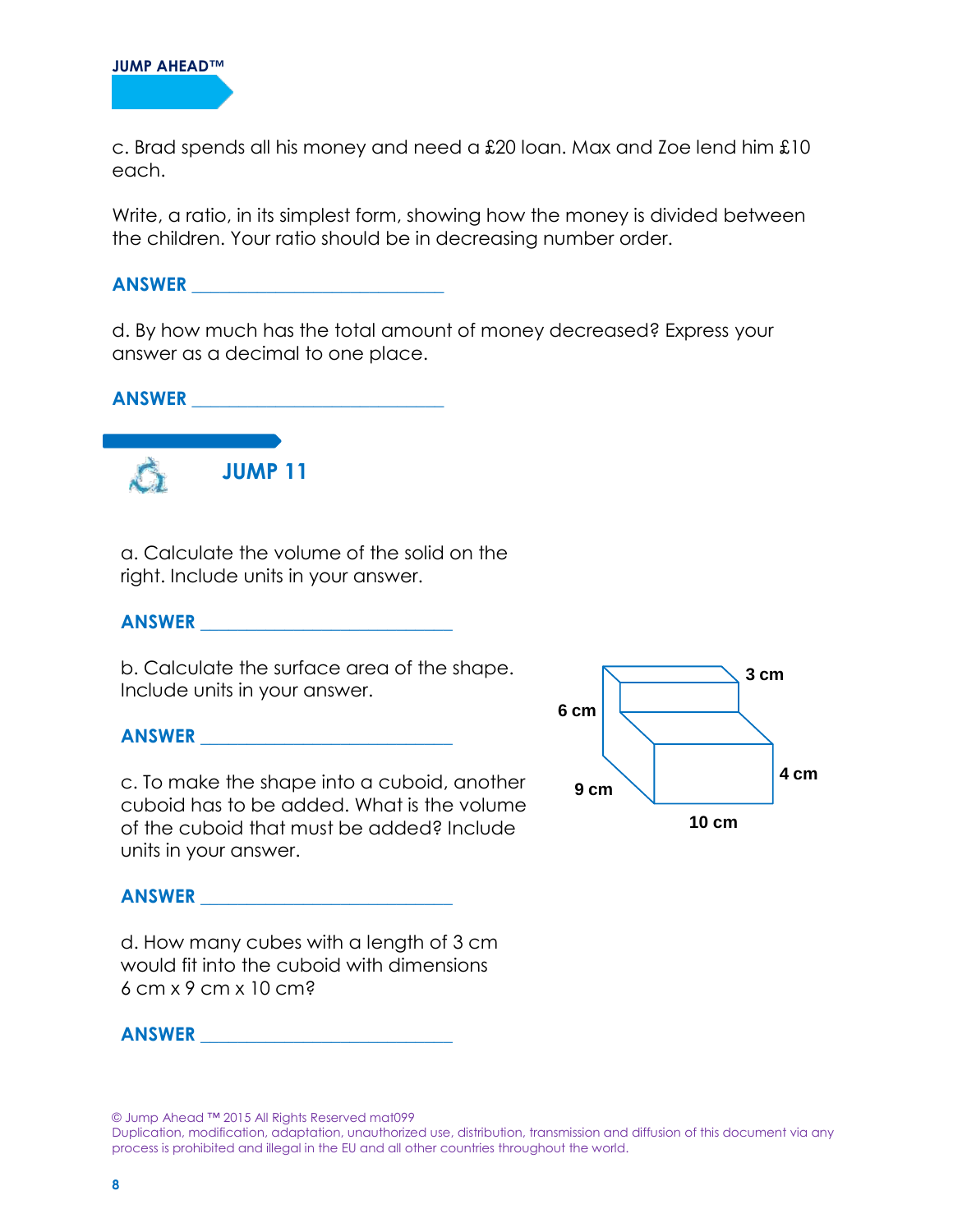e. Two of the solids are joined to form a single solid. What is the volume of the solid?

# **ANSWER \_\_\_\_\_\_\_\_\_\_\_\_\_\_\_\_\_\_\_\_\_\_\_\_\_\_\_**

f. Write the dimensions of the two identical faces that must join so that the new solid formed has a maximum surface area.

#### **ANSWER \_\_\_\_\_\_\_\_\_\_\_\_\_\_\_\_\_\_\_\_\_\_\_\_\_\_\_**



You and your family are going on holiday to Vienna in Austria, and Budapest in Hungary.

You change £500 into euros (EUR) and £400 into Hungarian Forint (HUF).

The exchange rates are

- $\bullet$  1 GBP = 1.25 EUR
- $\bullet$  1 GBP = 320 HUF

a. How many euros do you take with you to Austria?

## **ANSWER \_\_\_\_\_\_\_\_\_\_\_\_\_\_\_\_\_\_\_\_\_\_\_\_\_\_\_**

b. You spend 80% of your euros in Vienna? How many euros do you have left?

# **ANSWER \_\_\_\_\_\_\_\_\_\_\_\_\_\_\_\_\_\_\_\_\_\_\_\_\_\_\_**

© Jump Ahead ™ 2015 All Rights Reserved mat099

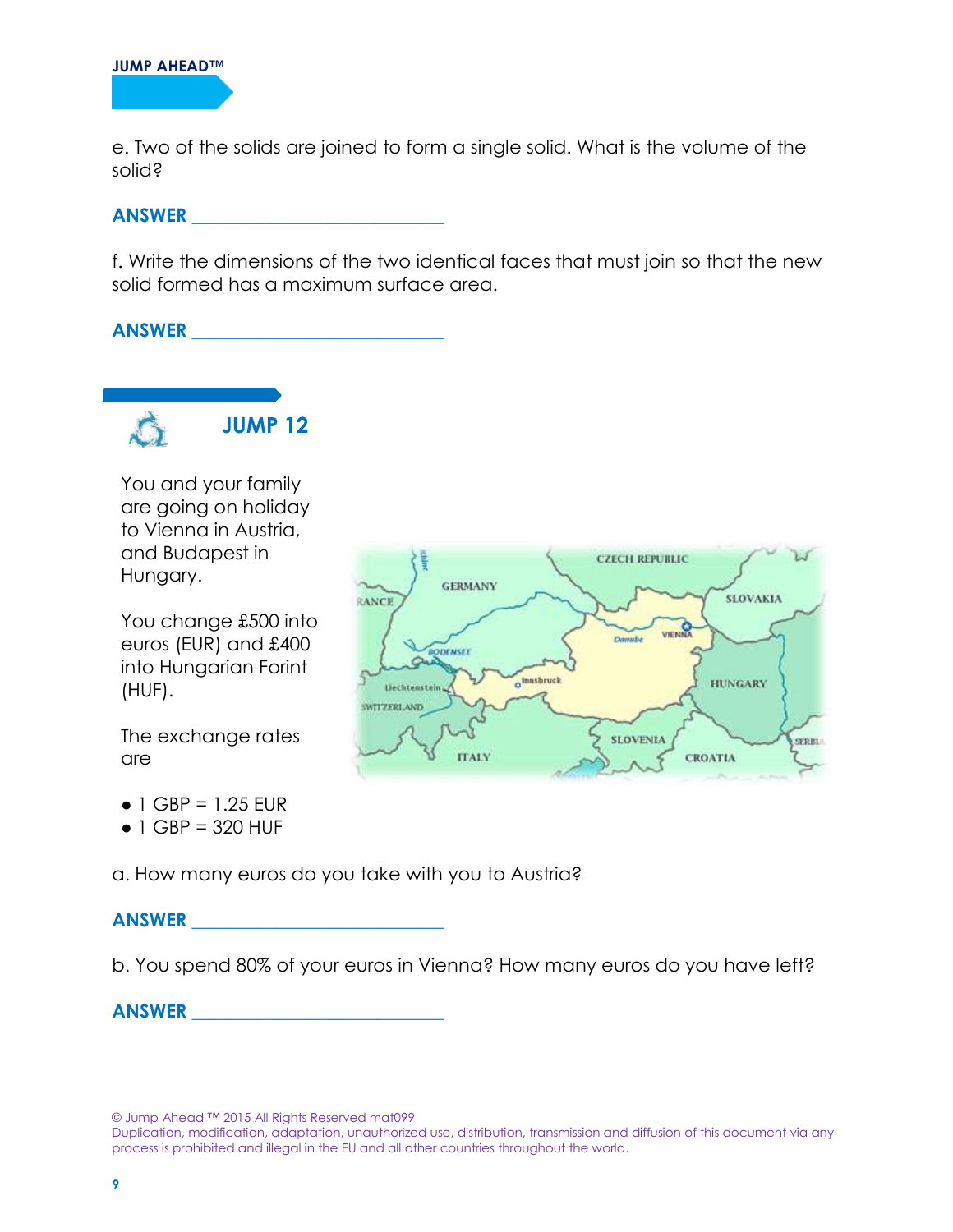c. When you arrive in Budapest, you discover that Hungary has joined the Eurozone. Countries that are part of the Eurozone only use euros.

You have to have all your money in euros using the current exchange rate:

 $\bullet$  1 HUF = 0.003 EUR

How many euros do you have to spend in Budapest, including the money left over from your trip to Austria? You can use a calculator.

#### **ANSWER \_\_\_\_\_\_\_\_\_\_\_\_\_\_\_\_\_\_\_\_\_\_\_\_\_\_\_**



Zac enjoys Maths and asks his teacher if he can give his class a lesson on the order of operations. She gladly says, 'Yes', pleased that he students want to share their Maths knowledge.

Zac writes two examples of using the order of operations on the board and asks the class which example is correct.



#### **EXAMPLE 1**

 $4 \times 5 - 3 = 8$ 

#### **EXAMPLE 2**

 $4 \times (5 - 3) = 8$ 

© Jump Ahead ™ 2015 All Rights Reserved mat099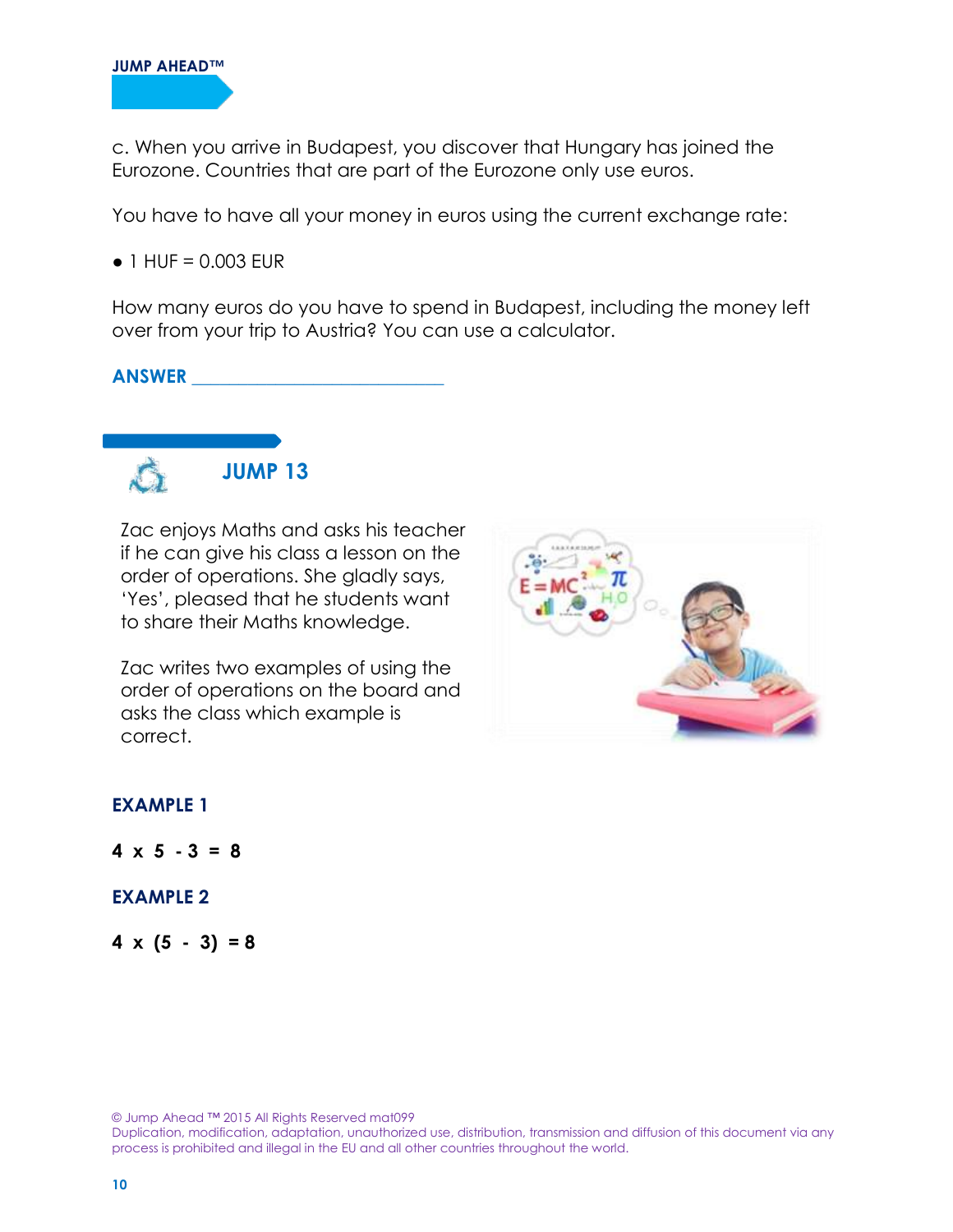a. Which example is correct? Explain your reasoning.

| <b>ANSWER</b> |  |  |
|---------------|--|--|
|               |  |  |
|               |  |  |
|               |  |  |
|               |  |  |
|               |  |  |

b. Find the correct answer to the incorrect example.

| <b>ANSWER</b> |  |
|---------------|--|
|---------------|--|

Zac writes another two examples on the board. He asks the class to decide if calculations give the same answer.

## **EXAMPLE 3**

 $4^2 \div 2 \times 8 - 4$ 

## **EXAMPLE 4**

**42 x 2 ÷ 8 + (12 - 2) x 4** 

c. Do **EXAMPLE 3** and **EXAMPLE 4** have the same answer? Explain your answer.

| <b>ANSWER</b> |  |  |  |
|---------------|--|--|--|
|               |  |  |  |
|               |  |  |  |
|               |  |  |  |
|               |  |  |  |

© Jump Ahead ™ 2015 All Rights Reserved mat099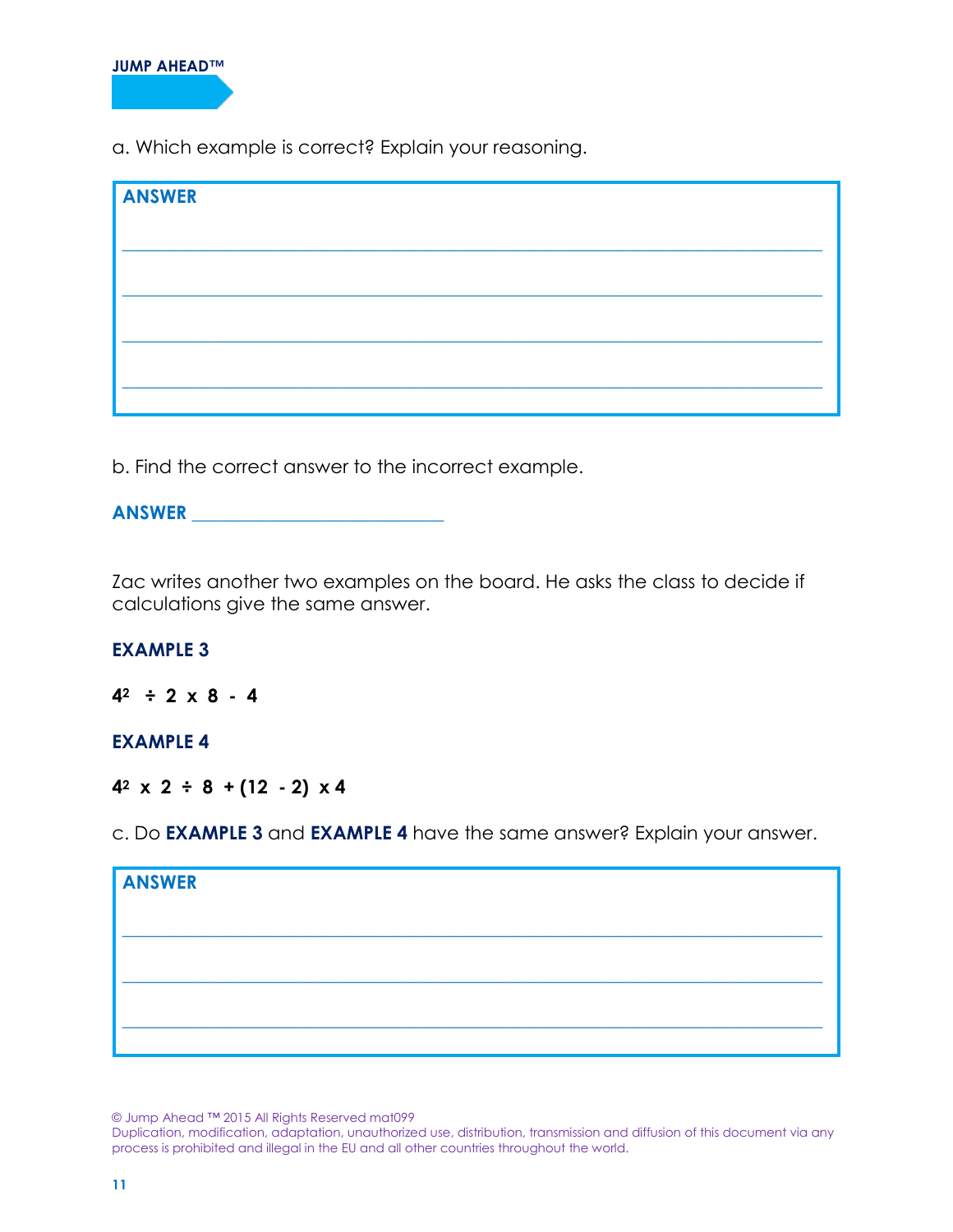

a. Label the exterior angle in the diagram on the right.

b. If the triangle is equilateral, calculate the value of *Z* in degrees.

**ANSWER \_\_\_\_\_\_\_\_\_\_\_\_\_\_\_\_\_\_\_\_\_\_\_\_\_\_\_**



c. If the triangle is isosceles, and *X* = *Y* can you calculate the value of angle *Z*? Explain your reasoning.

**ANSWER \_\_\_\_\_\_\_\_\_\_\_\_\_\_\_\_\_\_\_\_\_\_\_\_\_\_\_**



You chose a random number between 1 and 20

a. What is the probability of choosing an odd number? Express your answer in the simplest form.

# **ANSWER \_\_\_\_\_\_\_\_\_\_\_\_\_\_\_\_\_\_\_\_\_\_\_\_\_\_\_**

b. What is the probability of choosing a multiple of 3? Express your answer in the simplest form.

## **ANSWER \_\_\_\_\_\_\_\_\_\_\_\_\_\_\_\_\_\_\_\_\_\_\_\_\_\_\_**

c. What is the probability of choosing a factor of 12? Express your answer in the simplest form.

## **ANSWER \_\_\_\_\_\_\_\_\_\_\_\_\_\_\_\_\_\_\_\_\_\_\_\_\_\_\_**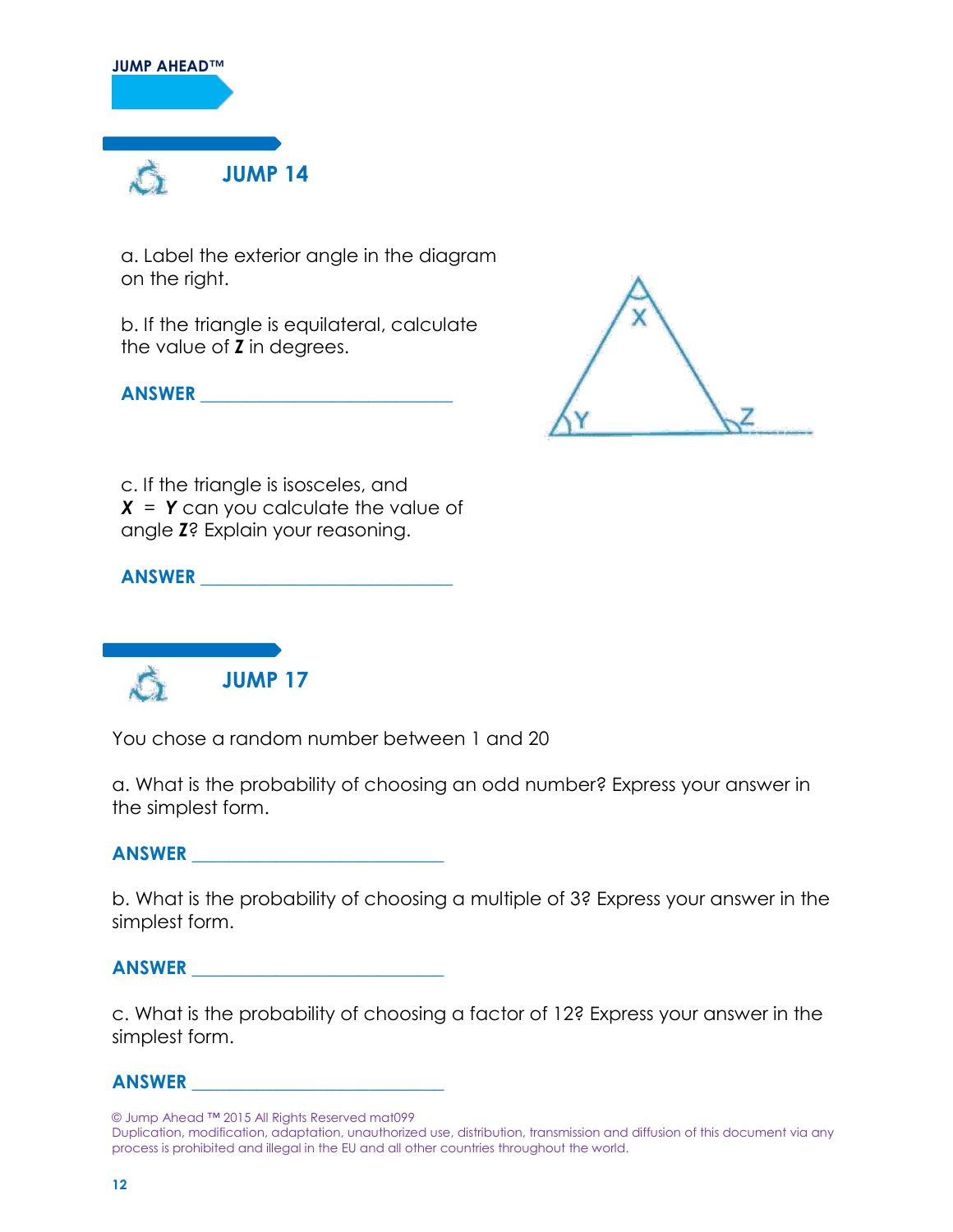f. On the probability line below, mark an **X** showing the probability of choosing a prime number.





The graph shows the ages of customers that went into a shop from 08:00 to 09:00

a. Label the axes of the graph.

b. How many people went into the shop in 1 hour?

# **ANSWER \_\_\_\_\_\_\_\_\_\_\_\_\_\_\_\_\_\_\_\_\_\_\_\_\_\_\_**

© Jump Ahead ™ 2015 All Rights Reserved mat099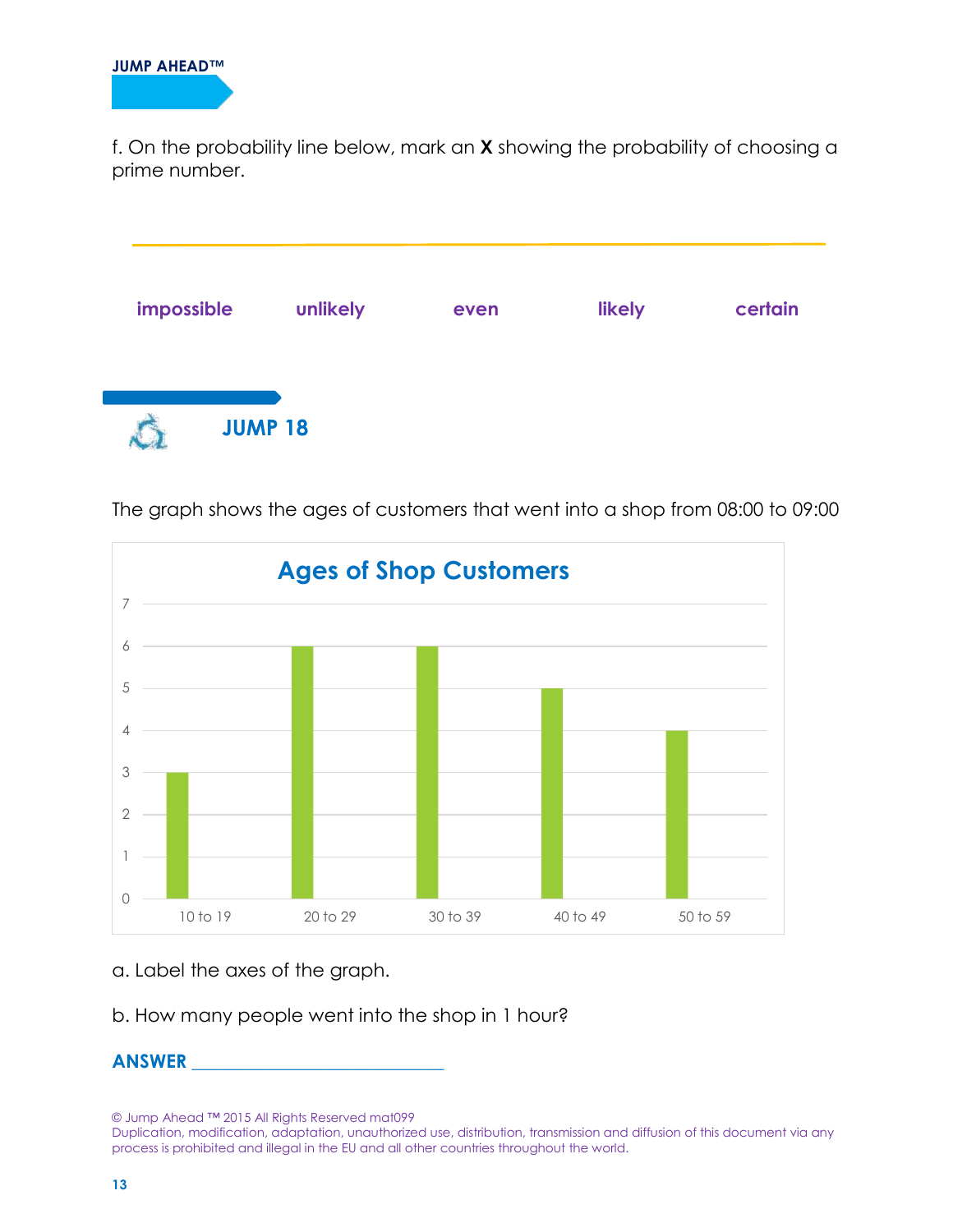

c. What proportion of the customers are teenagers?

#### **ANSWER \_\_\_\_\_\_\_\_\_\_\_\_\_\_\_\_\_\_\_\_\_\_\_\_\_\_\_**

d. The shop owner expects 300 customers per day. If the shop is open from 08:00 to 18:00, what is the average number of customer expected per hour after 09:00? Write your answer to the nearest whole number.

**ANSWER \_\_\_\_\_\_\_\_\_\_\_\_\_\_\_\_\_\_\_\_\_\_\_\_\_\_\_**



Time for you to have some fun testing your family and friends.

Look at the two pictures.

Choose the picture you like the most and make up any kind of problem on one of these topics:

- fractions, decimals and percentage
- ratio and proportion
- graphs
- shapes and angles
- perimeter, area and volume
- scale drawings
- estimation and units of measurement

© Jump Ahead ™ 2015 All Rights Reserved mat099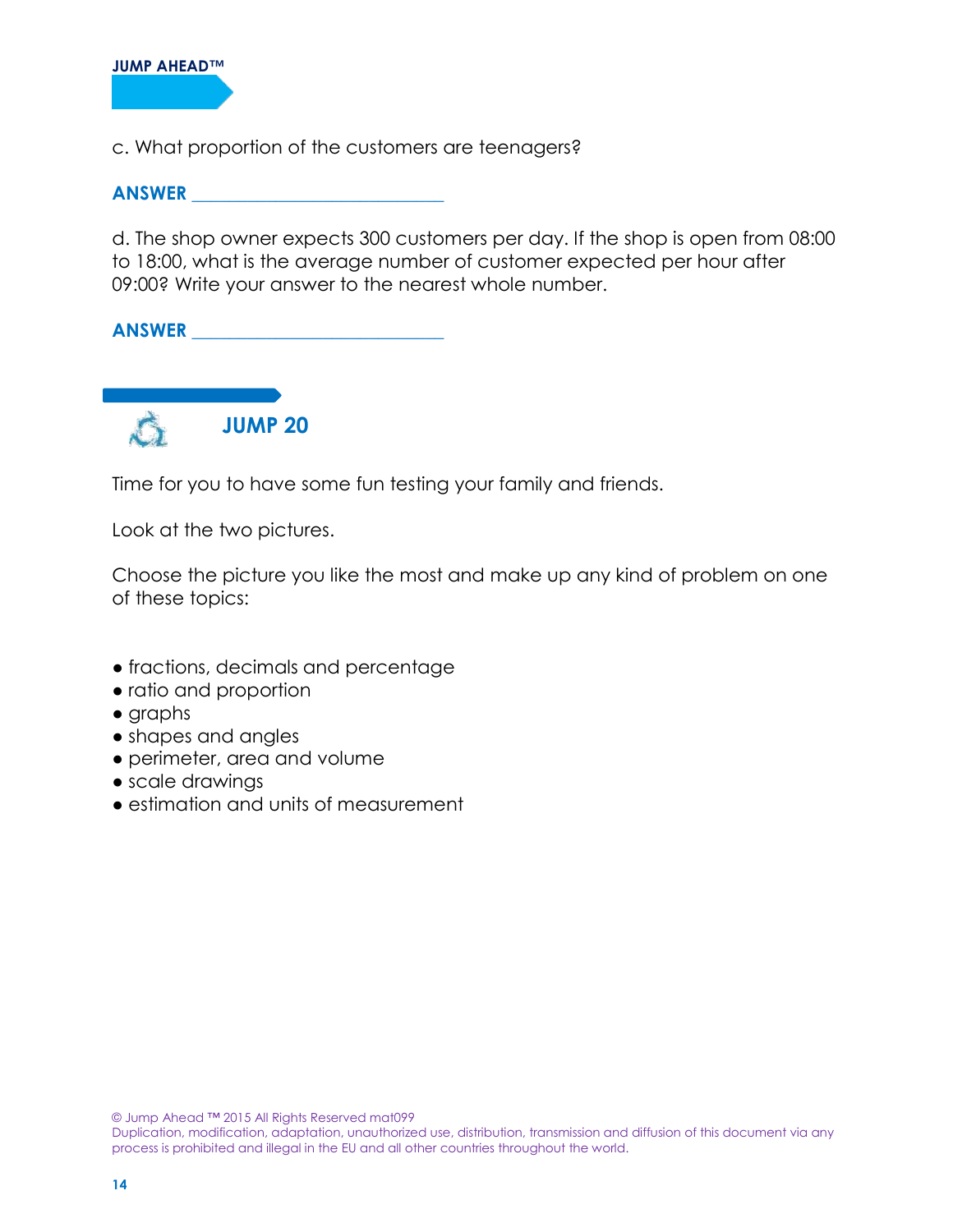



**PICTURE 1** 



# **PICTURE 2**

When you have made up your problem, test a few people – maybe even your teachers. Make sure you can explain the answers to everybody.

Afterwards, think about

- was my problem too easy or difficult
- did I apply my Maths skills well and concepts I learned in this worksheet
- did people enjoy working through my problem how do I know this?
- how could I improve the question next time

© Jump Ahead ™ 2015 All Rights Reserved mat099